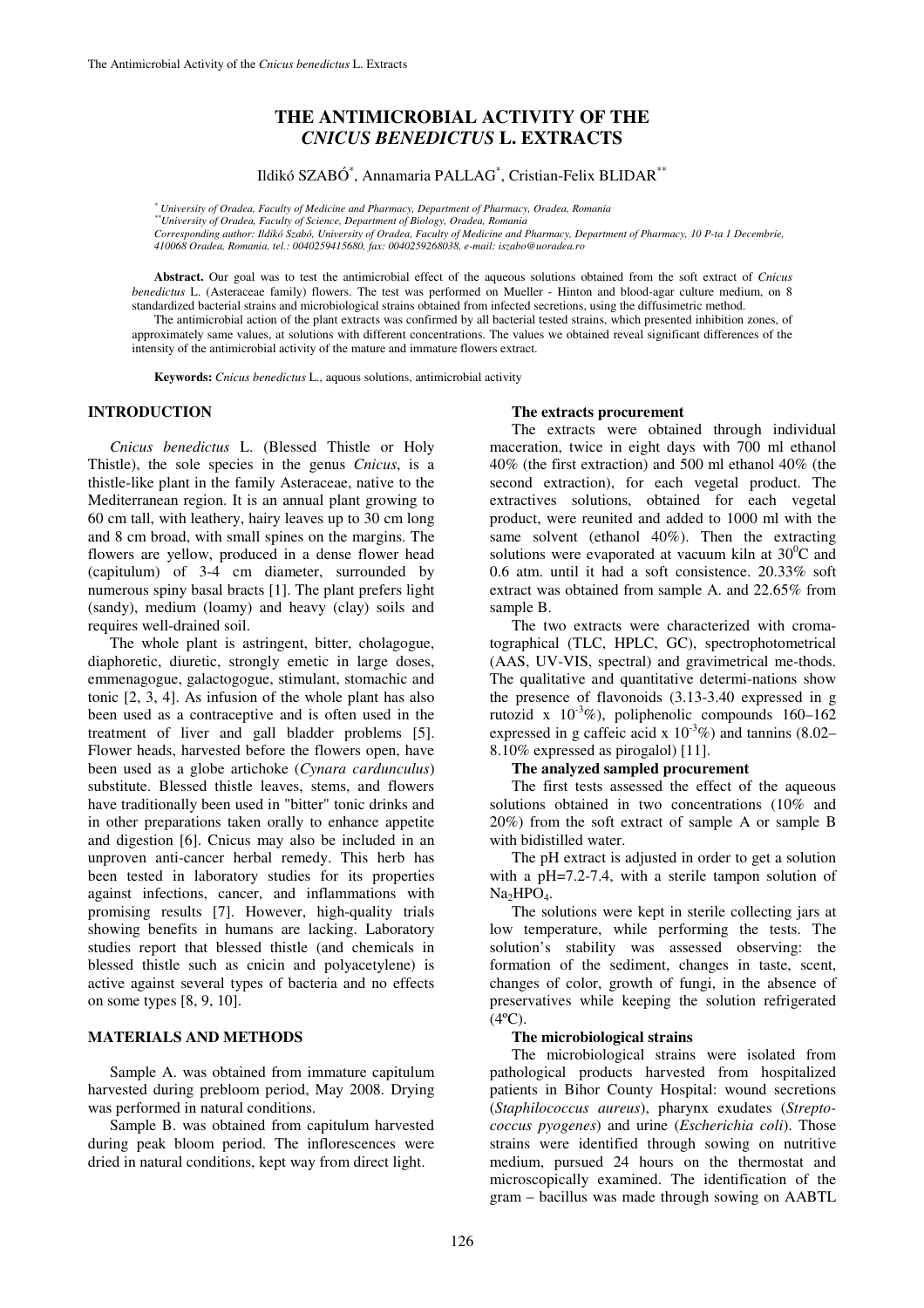medium (agar-bleu bromtimol lactosis) and then by using the biochemical identification. The gram + cocci were identified through sowing on gelosis-blood medium and by observing the hemolysis for *Streptococcus pyogens* or an endogenous golden pigment for *Staphilococcus aureus*. The colonies grown on all media were microscopically examined.

In a second test were used sterile standardized neutral Sanofi-Pasteur biodisks with ATCC strains

- 1. *Salmonella typhimurium* ATCC 14028
- 2. *Salmonella enteritidis* ATCC 13076
- 3. *Staphylococcus aureus ssp.* ATCC 25923
- 4. *Staphylococcus aureus ssp.* ATCC 29213
- 5. *Escherichia coli* ATCC 25922
- 6. *Escherichia coli* ATCC 35218
- 7. *Streptococcus pyogenes* Gp ATCC 19615
- 8. *Pseudomonas aeruginosa* ATCC 27853
- 9. *Enterococcus faecalis* ATCC 29212
- 10. *Shigella sonnei* ATCC 25931

Culture media consisted of: Mueller-Hinton liquid media, standardized according to WHO and agar Mueller-Hinton media, with 5% blood.

The microbial activity is assessed through the diffusimetric method, in agar for the germs with rapid growth (18-24 h). The results are qualitative, expressed through "sensitive", "intermediate", and "resistant". The method is reproducible, because of the standardization of the disks, environment, operating principles and quality control.

### **RESULTS**

The representations of the extractive solutions on different microbiological strains are presented in Figure 1 and 2. The diameter of the inhibition area of growth for microorganisms' control (in mm), are inserted in Table 1 and Table 2.





Solutions 10% & 20% *Streptococcus pyogenes* 



Solutions 10% & 20% *Staphylococcus aureus* 



Solution 10% & 20% *Escherichia coli* 

**Figure 2.** The results of tests on pathological products microorganisms treated with sample B.